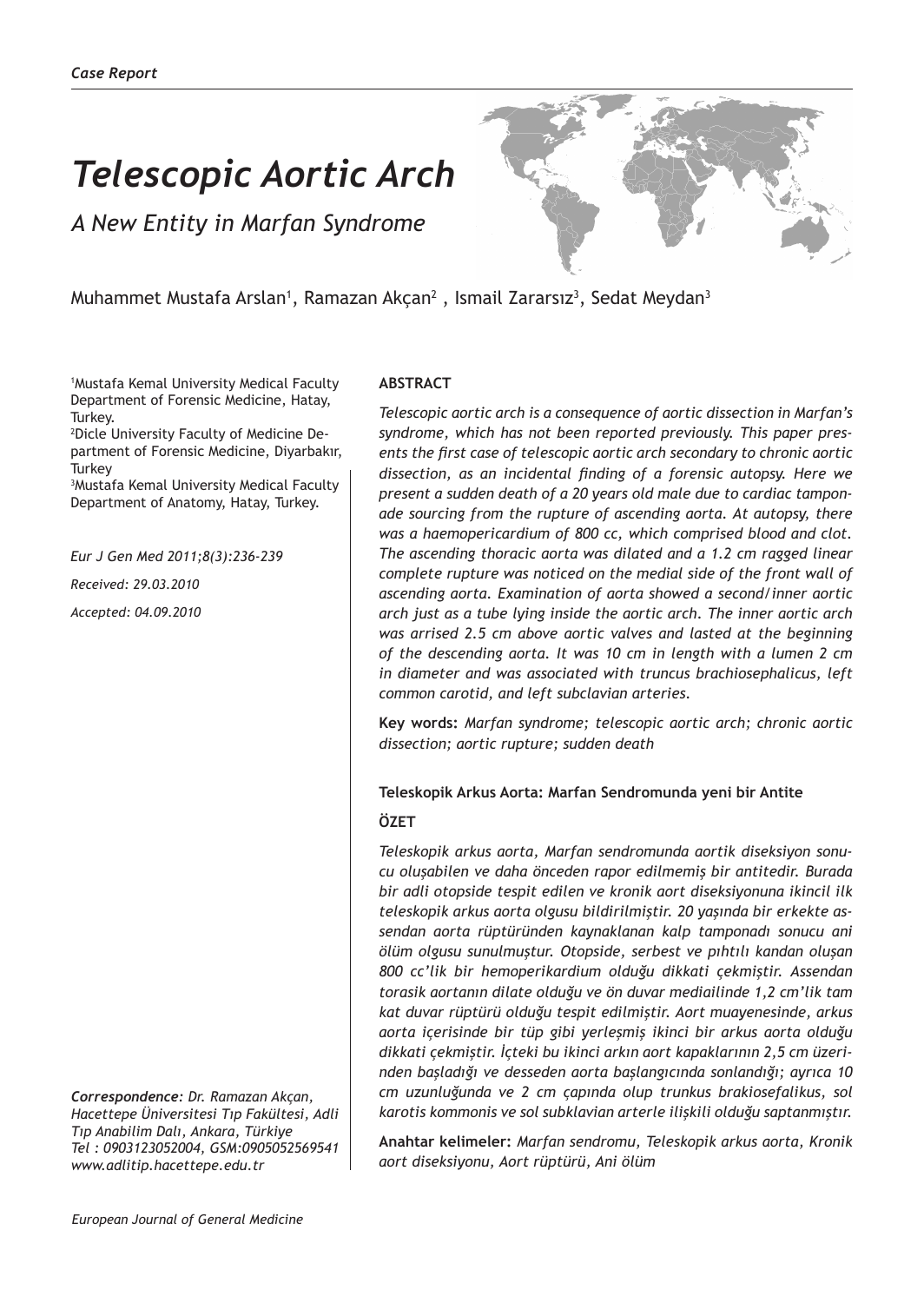#### **INTRODUCTION**

Deaths due to rupture of thoracic aorta are not uncommon. The rupture of aorta is commonly caused by an aneurysm, which might be secondary to trauma, infections, valve, and arch anomalies, genetic disorders and atherosclerosis (1,2). An arch anomaly obstructing the aorta might lead dilatation or aneurysms in proximal part of ascending aorta and consequently aortic ruptures. Marfan's syndrome is a common autosomal dominant genetic disease with a prevalence of 1 in 5,000, in Europe (3). Various patterns of organ involvement are encountered, in affected individuals. Undiagnosed patients usually die from acute aortic dissection or rupture (3,4). Marfan's syndrome remains as an important cause of aortic dilatation or dissection because of connective tissue weakening. In some cases, no cardiovascular problems are encountered until an aortic aneurysm or aortic dissection occurs in ascending aorta, which is mostly fatal. A review of the literature revealed no aortic dissection resulted in telescopic shape of aortic arch, in Marfan's syndrome. In this paper, we present sudden death of a case of Marfan's syndrome characterized by a second/inner aortic arch nested inside the morphologically normal aortic arch.

## **CASE**

The deceased was a 20 year-old male of weight 70 kg and height 190 cm. While having a very slow motor-bike ride, with his girlfriend, the deceased stops the bike and collapses on the ground. The girlfriend had no traumatic sign but the deceased was not able to speak and had shortness of breath and he died within 15 minutes, on the way to hospital. The deceased had been diagnosed to have a heart murmur during his childhood; however, he had not undergone any further diagnostic procedure or medical intervention. He had lived a healthy life, with unknown history of Marfan's syndrome. At corpse examination, as slight traumatic signs, there were superficial abrasions on the left shoulder, elbow. He also had pectus excavatum 7 cm in depth, long thin fingers, high-arched palate and irregularity of teeth. At autopsy, abdominal organs were placed minimally lower than normal level because of marked pectus excavatum. However, significant findings on internal examination were confined to the cardiovascular system. The heart was slightly enlarged weighing 390 g. The left ventricle showed concentric hypertrophy, but there was no evidence of chamber dilatation. The myocardium showed no evidence of recent or remote ischemic damage. Coronary artery anatomy and the cardiac valves were normal, apart from slight thickening of mitral and tricuspid valves, related to myxomatous degeneration. There was a haemopericardium of 800 cc, which comprised blood and clot. The ascending thoracic aorta was aneurysmatic/dilated and a 1.2 cm ragged linear rupture, with extension into pericardium, was noticed on the medial side of front wall of ascending aorta. Examination of aorta revealed an abnormality of aortic arch caused by a perfect/bloodless chronic aortic dissection restricted to aortic arch. A second minor/inner aortic arch was noticed just as a tube nested inside the aorta, forming a telescopically double barreled aortic arch (Figure 1). As aortic arch has a telescopically double barreled shape there were inner and outer lumens. The inner lumen was arising from 2.5 cm above aortic valves and lasted at the beginning of the descending aorta. It was approximately 10 cm in length with an entirely open lumen, having wide entrance and exit, 2 cm in diameter. The inner lumen was the true lumen while the outer was the false lumen of a dissecting aortic aneurysm. The diameter of ascending aorta was 5 cm, while it was 4.3 cm in the outer lumen of the aortic arch. Inner and outer lumens were associated with each other and both of them were associated with brachiosephalic artery, left common carotid artery, and left subclavian artery (Figure 2). There were no any other abnormalities in organs and vessels. The family members of deceased were stated to be free of cardiovascular anomalies. There were not any additional traumatic findings or any other pathologic changes that could be attributable to any other pathology. A complete toxicological analysis was also performed, and no trace of illicit drugs or alcohol was found in the blood and organ samples. Due to macroscopic anatomopathologic findings the case was diagnosed as Marfan's syndrome complicated by dissection of aortic arch forming a telescopic aortic arch.

#### **DISCUSSION**

Marfan's syndrome, with a number of mutations on the fibrillin gene, is a well-known cause of aortic dissection. Patients with Marfan's disease have a 50 percent risk of developing aortic dissection during their lifetime. Five percent of all aortic aneurysms and dissection cases caused by Marfan's disease (5). The atrioventricular valves are mostly involved and thickening of the atrio-





*Figure 1. Telescopic aortic arch formation due to Figure 2. Both of inner and outer lumens are associated with the branches (\*Brachiosephalicus Artery,\*\*Left Common Carotid Artery*

ventricular valves is common. Aortic aneurysm and dissection remain the most life-threatening manifestations of Marfan's syndrome. The firstly affected part is almost always the aortic root and dissection can remain isolated or propagate along the length of the descending aorta, as previously classified. Acute aortic dissection is invariably characterized by radiating severe chest pain, while chronic aortic dissection usually present insidiously, mostly without chest pain. The mechanism of death usually includes rupture into the pericardial sac with subsequent pericardial tamponade (4,6,7).

*chronic dissection*

Parallel with the literature regarding aortic dissection in Marfan's syndrome, the presented case, with unknown history of Marfan's syndrome, was stated to be completely healthy and asymptomatic till death. The external and internal examination findings obtained in autopsy were also truly compatible with previously reported cases of Marfan's syndrome. However, the anomalous formation of aortic arch caused by chronic dissection was unique for Marfan's syndrome. The anomalous formation presented in this report did not matched to previously described aortic arch anomalies, and it was not a branching abnormality as well. In the presented case, examination of aorta revealed an abnormality of aortic arch caused by a perfect chronic aortic dissection restricted to aortic arch. A second minor/inner aortic

arch was noticed just as a tube nested inside the aorta, forming a telescopically double barreled aortic arch. As aortic arch has a telescopically double barreled shape there were inner and outer lumens. To our knowledge, this entity has not been described previously and the authors denominated it as "telescopic aortic arch" since the anomalous structure shaped by an inner aortic lumen nested inside the aortic arch of the deceased. The inner lumen was the true lumen while the outer was the false lumen of a dissecting aortic arch. Despite being structurally functional, the inner/minor aortic arch was an occlusive anomaly contributing dilatation and consequently rupture of ascending aorta. As a limitation for the investigation, since it was a forensic case, the cause of death as cardiac tamponade secondary to pathologic rupture of ascending aorta was satisfactory for the public prosecutor and no further histopathologic or molecular genetic investigations for medical purposes were performed.

#### *REFERENCES*

- *1. Aoyagi S, Akashi H, Fujino T, et al. Spontaneous rupture of the ascending aorta. Eur J Cardiothorac Surg 1991;5:660-2.*
- *2. Columbia University Collage of Physicians and Surgeons. Thoracic aortic aneurysms. Available at URL: http:// www.slrctsurgery.com/Thoracic%20aortic%20 aneurysms. htm Accessed on: 17.07.2009*